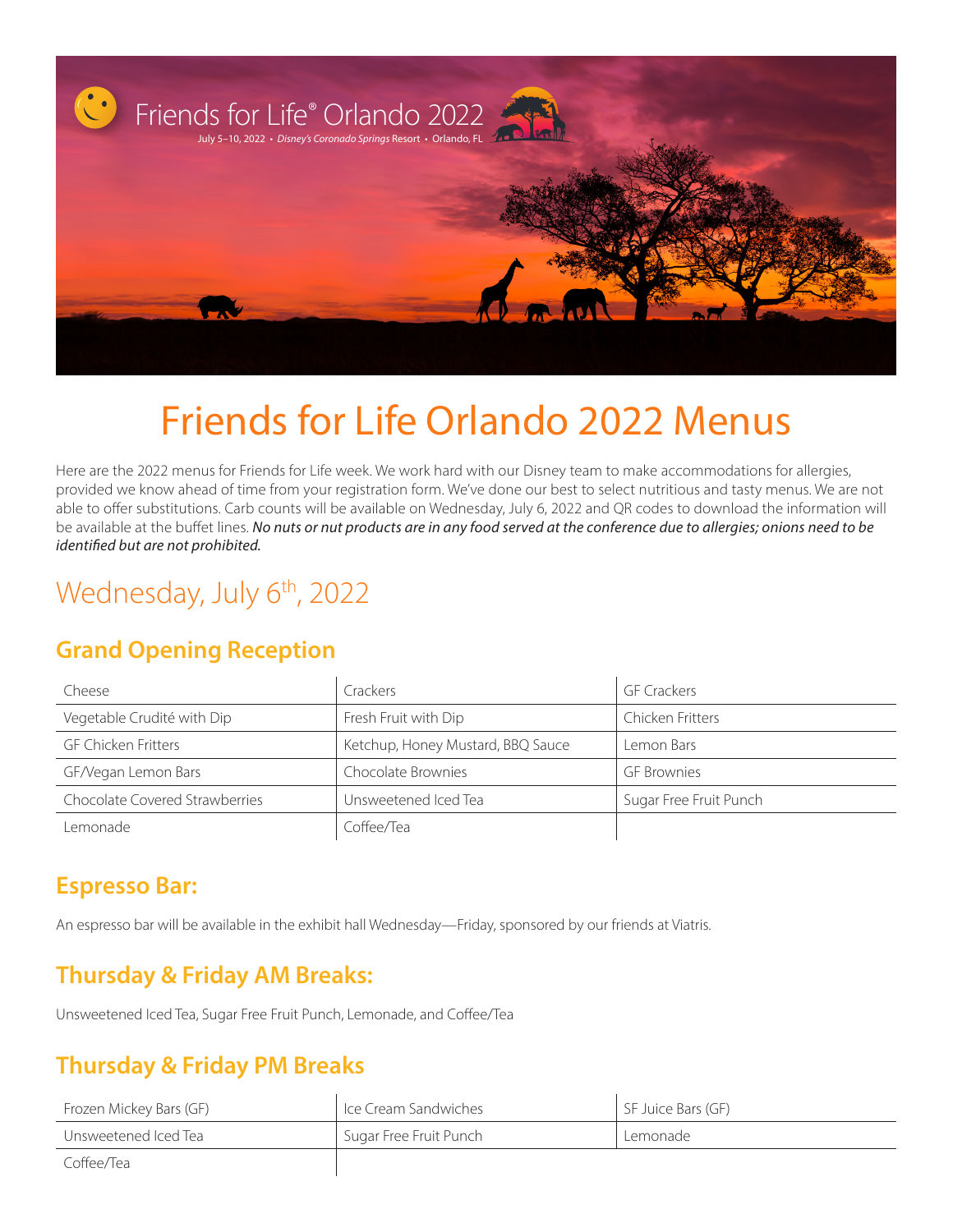## Thursday, July 7<sup>th</sup>, 2022

## **Breakfast**

| Orange, Tomato and Apple Juice                           | Fresh Fruit                                | Fresh Berries          |
|----------------------------------------------------------|--------------------------------------------|------------------------|
| Cold Cereal                                              | <b>GF Cold Cereal</b>                      | French Toast           |
| GF French Toast                                          | Maple Syrup                                | Lite Syrup             |
| Assorted Jellies: Orange Marmalade,<br>Grape, Strawberry | Sugar Free Preserves:<br>Strawberry, Grape | Butter/Margarine       |
| Ketchup                                                  | English Muffin                             | Bread: White and Wheat |
| GF Bread: White and Whole Grain                          | GF Bagel                                   | Hot Oatmeal            |
| <b>GF Oatmeal</b>                                        | Brown Sugar                                | Scrambled Eggs         |
| Hard Boiled Eggs                                         | Bacon                                      | Sausage Links          |
| Country Style Potatoes                                   | Milk: Whole, 1%, Soy, Lactose Free         | Coffee/Tea             |

### **Lunch**

| Chicken Noodle Soup                                      | GF Chicken Noodle Soup                                       | Pasta Salad and Fresh Tomatoes             |
|----------------------------------------------------------|--------------------------------------------------------------|--------------------------------------------|
| GE Pasta Salad and Fresh Tomatoes                        | Potato Salad                                                 | Green Salad with Tomatoes<br>and Cucumbers |
| Ranch Dressing                                           | Balsamic Vinaigrette                                         | Potato Chips                               |
| Deli Meats: Roast Beef, Ham,<br>Chicken Breast, Salami   | Cheese: Swiss, Cheddar, American                             | Tuna Salad                                 |
| Chicken Salad                                            | Lettuce, Pickles, Tomato, Onion                              | Mustard, Mayo, Ketchup                     |
| Bread: White, Whole Wheat,<br>Dinner Roll, Tortilla Wrap | GF Bread: White, Whole Grain,<br>Tapioca Roll, Tortilla Wrap | Chocolate Sheet Cake                       |
| GF Chocolate Sheet Cake                                  | Fresh Fruit Salad                                            | Unsweetened Iced Tea                       |
| Sugar Free Fruit Punch                                   | Lemonade                                                     | Milk: Whole, 1%, Soy, Lactose Free         |
| Coffee/Tea                                               |                                                              |                                            |

## **FFL Banquet**

| Mixed Field Greens with Ranch,<br>Balsamic or Italian Dressing | Sliced BBQ Beef Brisket       | Salmon Fillet with<br>Lemon Butter Sauce |
|----------------------------------------------------------------|-------------------------------|------------------------------------------|
| Chicken Fritters                                               | <b>GF Chicken Fritters</b>    | Ketchup, Honey Mustard, BBQ Sauce        |
| Mac and Cheese                                                 | GF Mac and Cheese             | Kale Pesto Pasta Vegetable Primavera     |
| GF Kale Pesto Pasta Vegetable Primavera                        | Broccoli and Cheese Casserole | Parker House Dinner Rolls                |
| <b>GF Tapioca Rolls</b>                                        | Butter/Margarine              | Apple Crisp                              |
| GF Apple Crisp                                                 | Vanilla Ice Cream             | Coconut Rice Pudding                     |
| Unsweetened Iced Tea                                           | Sugar Free Fruit Punch        | Lemonade                                 |
| Coffee/Tea                                                     |                               |                                          |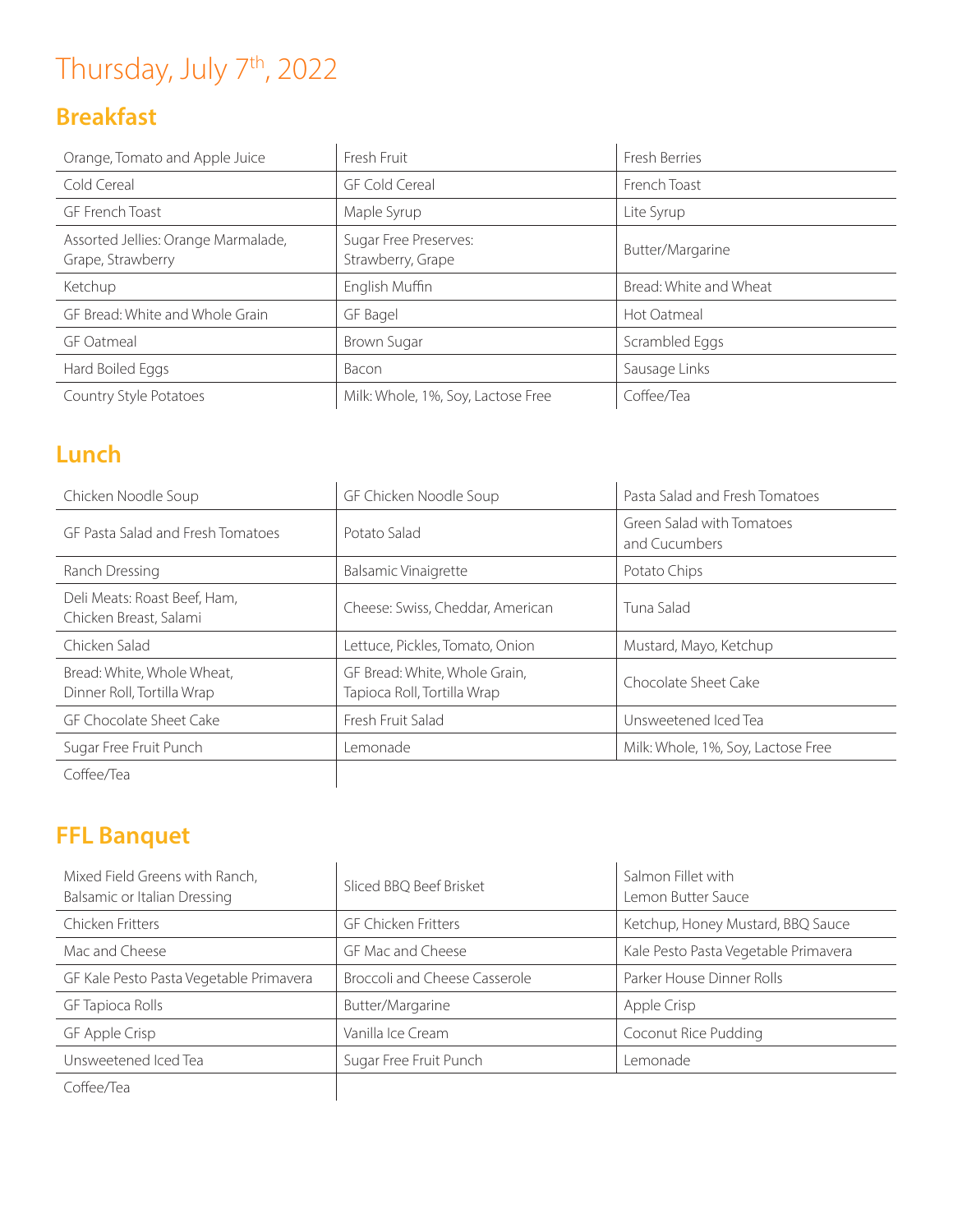## Friday, July 8<sup>th</sup>, 2022

## **Breakfast**

| Orange, Tomato and Apple Juice                           | Fresh Fruit                             | Fresh Berries          |
|----------------------------------------------------------|-----------------------------------------|------------------------|
| Cold Cereal                                              | <b>GF Cold Cereal</b>                   | Pancakes               |
| <b>GF Pancakes</b>                                       | Maple Syrup                             | Lite Syrup             |
| Assorted Jellies: Orange Marmalade,<br>Grape, Strawberry | Sugar Free Preserves: Strawberry, Grape | Butter/Margarine       |
| Ketchup                                                  | English Muffin                          | Bread: White and Wheat |
| GF Bread: White and Whole Grain                          | GF Bagel                                | Hot Oatmeal            |
| <b>GF</b> Oatmeal                                        | Brown Sugar                             | Scrambled Eggs         |
| Hard Boiled Eggs                                         | Bacon                                   | Sausage Links          |
| Country Style Potatoes                                   | Milk: Whole, 1%, Soy, Lactose Free      | Coffee/Tea             |

## **Teen Breakfast at Animal Kingdom**

| Orange, Tomato and Apple Juice          | Fresh Fruit            | Fresh Berries                                            |
|-----------------------------------------|------------------------|----------------------------------------------------------|
| Cold Cereal                             | GF Cold Cereal         | Assorted Jellies: Orange Marmalade,<br>Grape, Strawberry |
| Sugar Free Preserves: Strawberry, Grape | Butter/Margarine       | Ketchup                                                  |
| English Muffin                          | Bread: White and Wheat | GF Bread: White and Whole Grain                          |
| GF Bagel                                | Scrambled Eggs         | Hard Boiled Eggs                                         |
| Bacon                                   | Sausage Links          | Country Style Potatoes                                   |
| Mille Whole 104 Cove Lactore Front      | $C0ff00/T02$           |                                                          |

Milk: Whole, 1%, Soy, Lactose Free  $\left\vert \right.$  Coffee/Tea

## **Lunch**

| Southwestern Salad: Romaine, Red<br>and Green Peppers, Black Beans,<br>Grape Tomatoes, Avocado | Cilantro Lime Vinaigrette     | Chipotle Ranch Dressing                                 |
|------------------------------------------------------------------------------------------------|-------------------------------|---------------------------------------------------------|
| Mexican Corn Salad                                                                             | Mojo Shredded Pork            | Green Chile Ground Beef                                 |
| GF Crumbled Beyond Burgers                                                                     | Chipotle Chicken              | Sauteed Peppers and Onions                              |
| Soft Flour Tortillas                                                                           | <b>GF Soft Corn Tortillas</b> | Cheddar Cheese, Sour Cream,<br>Salsa, Guacamole, Onions |
| Tomatoes, Cilantro,<br>Shredded Lettuce, Limes                                                 | Refried Beans                 | Spanish Rice                                            |
| Sugar Cookies                                                                                  | <b>GF Cookies</b>             | Chocolate Brownies                                      |
| <b>GF</b> Brownies                                                                             | Unsweetened Iced Tea          | Sugar Free Fruit Punch                                  |
| Lemonade                                                                                       | Coffee/Tea                    |                                                         |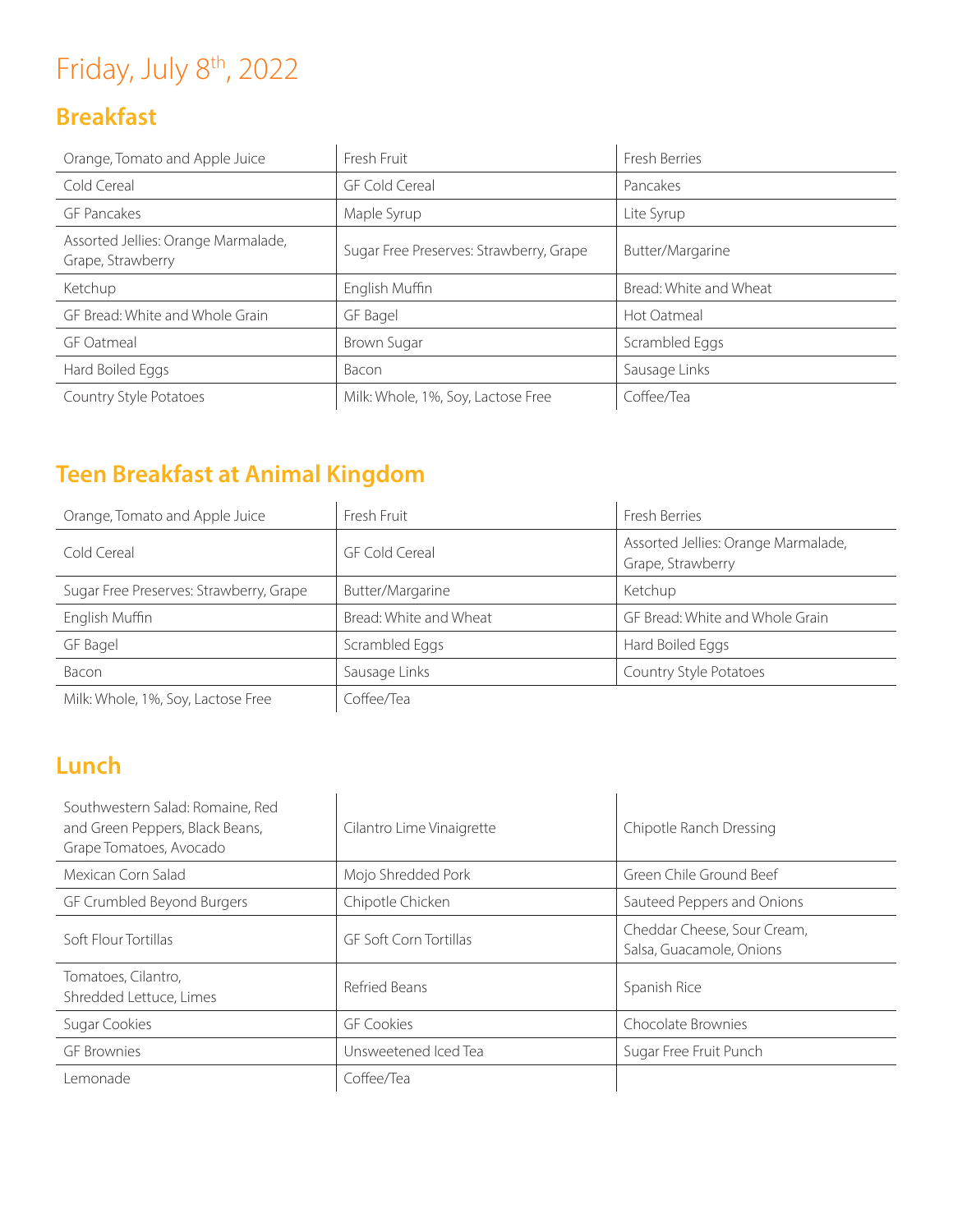## Friday, July 8<sup>th</sup>, 2022...cont'd

## **T1D Adult Social Event**

| Antipasto Display                    | Fruit with Yogurt Dip  | Tortilla Chips                                                              |
|--------------------------------------|------------------------|-----------------------------------------------------------------------------|
| Salsa Fresca, Queso, and Spinach Dip | Swedish Meatballs      | Hand-dipped Vanilla Bean and Chocolate<br><sup>1</sup> Ice Cream Sundae Bar |
| Unsweetened Iced Tea                 | Sugar Free Fruit Punch | Lemonade                                                                    |

### **Movie Night**

| Butter, Cheddar,<br>and Caramel Popcorn | GF Popcorn | Unsweetened Iced Tea |
|-----------------------------------------|------------|----------------------|
| Sugar Free Fruit Punch                  | Lemonade   |                      |

### **Dessert with Faculty**

| Coconut Rice Pudding | Chocolate Covered Strawberries | Brownies and GF Brownies |
|----------------------|--------------------------------|--------------------------|
| Whipped Cream        | Mixed Berry Sauce              | Sliced Fruit Display     |
| Unsweetened Iced Tea | Sugar Free Fruit Punch         | Lemonade                 |
| Coffee/Tea           |                                |                          |